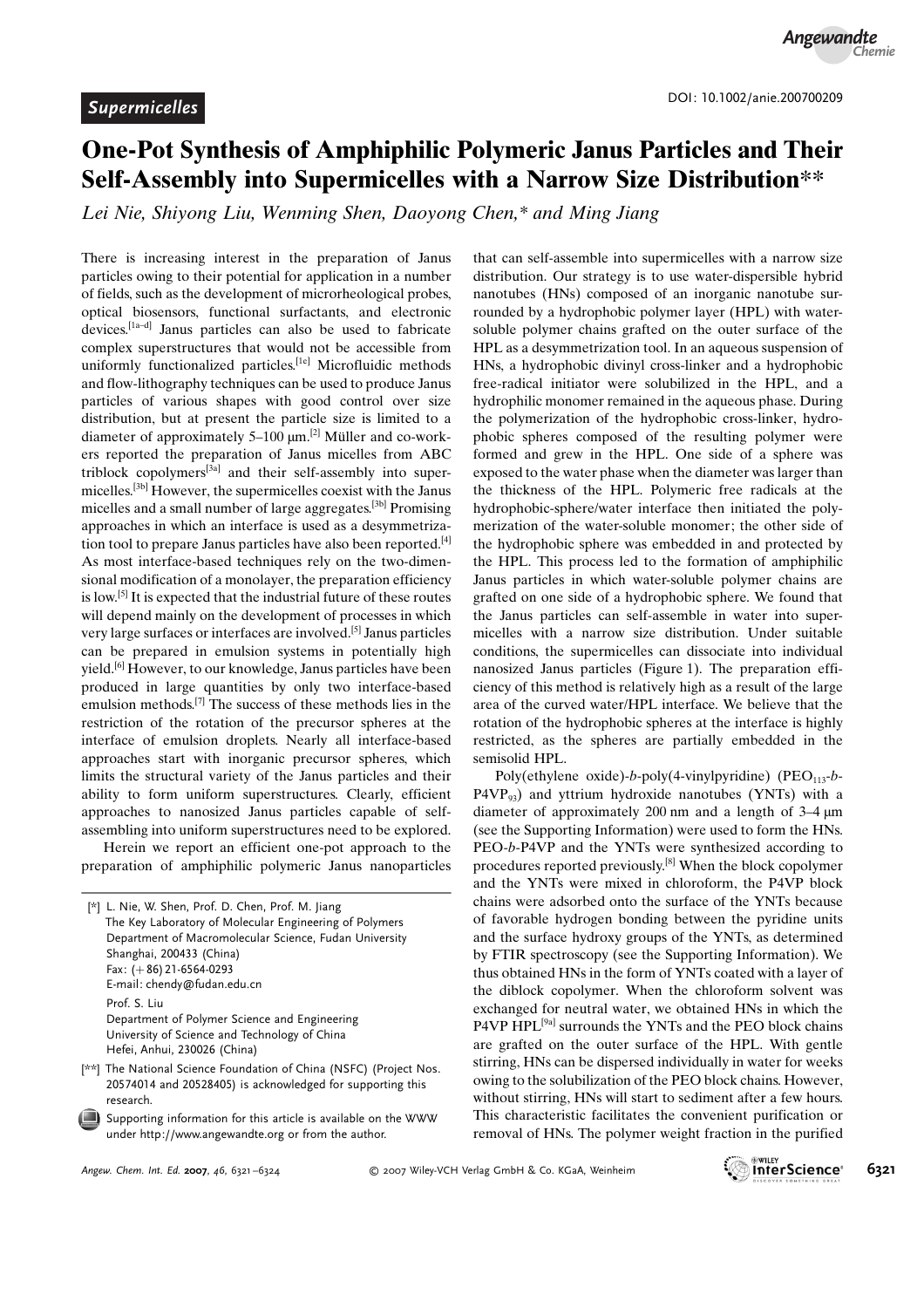# Communications



Figure 1. Diagram illustrating the formation of a water-dispersible hybrid nanotube (HN, lower left-hand diagram), the synthesis of Janus particles (shown top right still associated with the HN) by using the HN as a desymmetrization tool, the self-assembly of Janus particles into a supermicelle (flowerlike structure shown bottom right), and the dissociation of a supermicelle.

HNs was determined by thermograph analysis (TGA) to be 21% (see the Supporting Information). Further evidence for the adsorption of a layer of the diblock copolymer on the surface of the YNTs was obtained by transmission electron microscopy (TEM; Figure 2a).

2,2'-Azobis(isobutyronitrile) (AIBN; 2.6 mg) solubilized in divinylbenzene (DVB; 57.5 mg) and N-isopropylacrylsessed a flowerlike morphology (Figure 2 b,c; see the Supporting Information), and that the size of the particles ranged from 300 to 400 nm. These values are considerably smaller than the  $\langle D_{h} \rangle$  value determined by DLS, as the TEM results correspond to the size of the dried particles. Spheres with a similar morphology were reported by Liu and co-workers.[9b] From the TEM image at greater magnification (Figure 2c), it is clear from the "petal" region that the flowerlike aggregates actually consist of smaller particles. Upon casting the supernatant suspension onto mica, atom force microscopy

(AFM; Figure 2 d) revealed only the presence of petal-shaped small particles (ca. 160 nm), the size and shape of which are comparable to those of the small component particles visible in Figure 2 c. The hydrophilic mica surface possibly facilitates the dissociation of the large flowerlike aggregates. We added excess sodium dodecyl sulfate  $(5 \text{ mg} \text{m} \text{L}^{-1})$  to the supernatant suspension under ultrasonic vibration and found that the

amide (NIPAM; 80 mg) were added successively to a gently stirred aqueous suspension at room temperature of purified HNs (50.6 mg in 100 mL; this quantity of HNs contains 10.6 mg of the block copolymer on the basis of TGA). The mixture was stirred for a further 3 h to fully solubilize the DVB and AIBN in the HPL. Under a nitrogen atmosphere, the temperature was increased to  $80^{\circ}$ C to start the polymerization. After 6 h, the reaction mixture was cooled to room temperature. The standing of the suspension at room temperature for 3 days led to complete sedimentation of the HNs. The opalescent supernatant suspension was collected for further characterization.

The supernatant suspension was found to be quite stable: No apparent change was detected after 3 months. Dynamic light scattering (DLS) revealed the presence of particles with an average hydrodynamic diameter  $(\langle D_{h} \rangle)$  of 645 nm and a narrow size distribution (the polydispersity index is approximately 0.1; curve A, Figure 2 f). TEM images showed that all particles in the suspensions obtained in our repeated experiments pos-



Figure 2. a) TEM image of a hybrid nanotube, and the same HN at a larger magnification to show the polymer layer surrounding the YNT; b) TEM image of the supermicelles; c) TEM image of the supermicelles at a larger magnification; d) AFM image of "petal-like" (Janus) particles that result from the dissociation of the supermicelles on mica; e) TEM image of the Janus particles stained with  $RuO<sub>4</sub>$ ; f) distribution of the hydrodynamic diameter  $(\langle D_h \rangle)$  of the supermicelles (A) and the Janus particles (B).

6322 [www.angewandte.org](http://www.angewandte.org) **COMBANG ANGLIFY-ON CONTREGAL ACCA**, Weinheim Angew. Chem. Int. Ed. 2007, 46, 6321-6324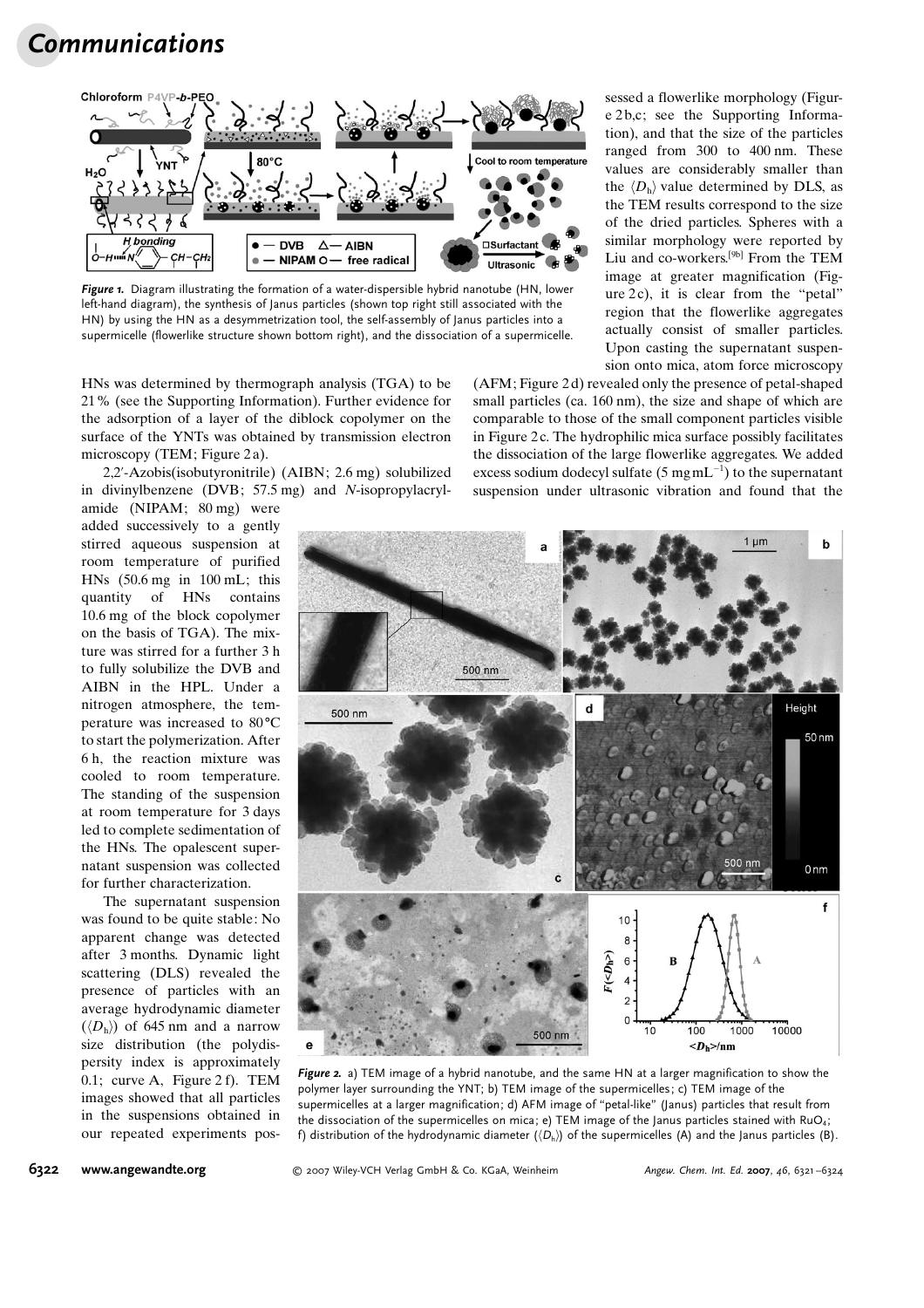$\langle D_{h} \rangle$  value of the aggregates decreased to approximately 170 nm, as measured by DLS (curve B, Figure 2 f). One drop of the supernatant suspension was dried in the presence of the surfactant on copper grids and stained with RuO4. TEM images revealed the presence of individual smaller particles (ca. 160 nm in diameter) rather than flowerlike aggregates (Figure 2 $e$ ), in agreement with the AFM results. Scattered small dots were observed in the TEM image in Figure 2e. As no such irregular dots were observed in the TEM and AFM images of the samples in the absence of the surfactant (Figure 2 b–d), we believe that they result from the excess surfactant. The supermicelles also dissociated into Janus particles in N,N-dimethylformamide (DMF) without ultrasonic vibration and the surfactant (see the Supporting Information).

The FTIR spectrum of the flowerlike aggregates contained absorption bands due to the DVB polymer (PDVB) and poly(N-isopropylacrylamide) (PNIPAM). The TEM image in Figure 2e shows through a contrast in color that each particle has two parts. The darker part is PDVB, which is sensitive to staining by  $RuO<sub>4</sub>$ ; the other part can be ascribed to PNIPAM. The particles in Figure 2e are placed in such a manner that we can see the Janus-like morphology. Apparently, the amphiphilic nature of these Janus particles, the hydrophobic part of which is formed by PDVB and the hydrophilic part by PNIPAM, enables their self-assembly into the water-soluble flowerlike supermicelles (Figure 2b).

The height of the Janus particles in the AFM images is between 25 and 30 nm. We believe that the collapse and spread of the PNIPAM graft chains on the substrates, which are also discernable in the TEM image (Figure 2 $e$ ), are responsible for the discrepancy between the height and the diameter. Besides, the size of the Janus particles deduced by TEM and AFM is close to the  $\langle D_h \rangle$  value. This similarity also implicates the collapse and spread of the Janus particles on the substrates: If this process did not occur, the size of the Janus particles in a dried state as observed by TEM and AFM should be much less than the  $\langle D_h \rangle$  value measured in the suspension.

As described earlier, DVB (57.5 mg) was mixed with HNs (50.6 mg) that contained 10.6 mg of the block copolymer. However, we observed that only a part of the DVB was solubilized in the HPL (see the Supporting Information). Under gentle stirring, without a surfactant, the remaining DVB outside of the HPL exists in the bulk aqueous phase as DVB droplets visible to the naked eye. After polymerization, PDVB is observed instead as particles visible to the naked eye that stick to the wall of the reaction flask and are thus separated from the supernatant suspension. In fact, following the polymerization and precipitation of HNs, only supermicelles were observed in the supernatant suspension. We conclude that the DVB that exists outside of the HPL has no effect on the preparation and characterization of the Janus particles and the supermicelles, whereas the DVB solubilized in the HPL leads to the hydrophobic part of the Janus particles. Experimental proof for the formation of PDVB spheres in the HPL and a brief discussion on the mechanism are presented in the Supporting Information. Characterization by FTIR spectroscopy showed that the particles that were stuck to the wall of the reaction flask and visible to the naked eye were composed of pure PDVB, although, in principle, PNIPAM chains should be grafted on the surface of these huge particles. It is understandable that these PNIPAM chains are not detected, as the size of the particles is of the order of hundreds of micrometers, whereas the thickness of a singlemolecular layer of PNIPAM grafted on the surface must be much less than  $1 \mu m$ . (That is, the weight fraction of PNIPAM chains grafted on the surface of the huge PDVB particles should be much less than  $10^{-6}$ ). The solubilization of NIPAM in the DVB phase is negligible: The concentration of NIPAM in DVB should be lower than  $0.08\%$  (w/v) as a result of the good water solubility of NIPAMand the low concentration of NIPAM in the aqueous phase (80 mg in 100 mL of water). These considerations are consistent with the observation that the FTIR spectrum of the particles visible to the naked eye shows only absorption bands due to PDVB. Furthermore, we separated supermicelles from the aqueous suspension by ultrafiltration and then characterized the aqueous solution by gel-permeation chromatography (GPC). Only a small amount of the PNIPAM homopolymer, with a molecular weight of about  $2 \times 10^5$ , was detected in the aqueous solution.

A first control experiment demonstrated that the Janus particles do not escape from the HPL during polymerization at 80 °C. The suspension was cooled to room temperature, and the Janus particles were desorbed from the HPL and selfassembled in the water phase (see the Supporting Information). PNIPAM grafts are hydrophobic at  $80^{\circ}$ C and become hydrophilic at room temperature. The embedding of the PDVB spheres in the HPL during polymerization at  $80^{\circ}$ C assures that the PNIPAM chains are grafted on only one side of the PDVB spheres. Second, in the absence of NIPAM, polymerization under identical conditions led to the formation of PDVB spheres attached to HNs (see the Supporting Information); similar results were reported previously.[10] In a third control experiment without HNs, the polymerization of NIPAMand DVB in the presence of AIBN only resulted in the formation of large PDVB particles, which stuck to the wall of the reaction flask; no water-soluble aggregates were detected in the aqueous phase (see the Supporting Information). Finally, we added HNs  $(5.6 \text{ mmL}^{-1})$  to an aqueous solution of NIPAM  $(0.8 \text{ mgmL}^{-1}, 10 \text{ mL})$  and stirred the mixture for 24 h. We then separated the HNs from the suspension by centrifugation and characterized them by FTIR spectroscopy. No absorption bands due to NIPAM were detected. This result indicates that NIPAM does not dissolve in the HPL.

In conclusion, we have developed a straightforward onepot approach to the fabrication of amphiphilic Janus particles in water. The particles are formed by the free-radical polymerization of a hydrophobic divinyl monomer and a hydrophilic monomer in the presence of a hydrophobic initiator with HNs employed as a desymmetrization tool. The semisolid state of the HPL greatly restricts the rotation of particles at the interface during polymerization. The Janus particles self-assemble in water into supermicelles with a narrow size distribution. These supermicelles undergo dissociation under certain conditions. The Janus particles can be prepared in relatively large quantities because of the large